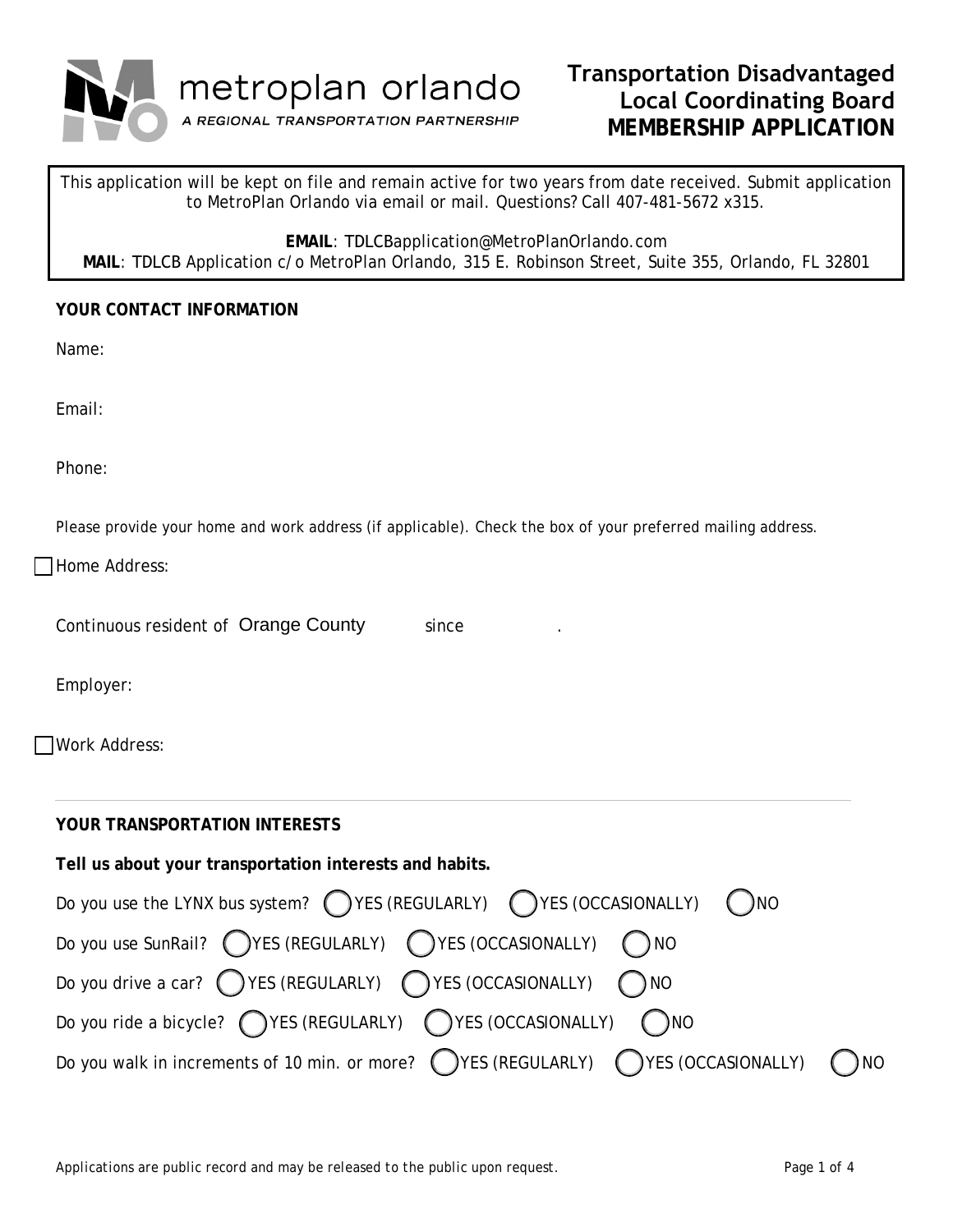**Do you have a passion for advocacy in any of the following areas (choose all that apply):**

| pedestrian safety                                                                |
|----------------------------------------------------------------------------------|
| bicyclist safety                                                                 |
| bus transit                                                                      |
| rail transit                                                                     |
| safe driving                                                                     |
| persons with disabilities                                                        |
| students                                                                         |
| seniors (over age 65)                                                            |
| business involvement in civic activities                                         |
| other                                                                            |
| elect seats vou are qualified for and interested in filling (choose all that apr |

## **Select seats you are qualified for and interested in filling (choose all that apply)**:

Multimodal advocates (persons advocating for various transportation options, such as bicycle, pedestrian, roadway, bus, passenger rail) Underserved (low income persons and minorities)

Transportation disadvantaged (disabled or seniors over age 65)

Business community

# **DEMOGRAPHICS**

*The following information will be used to satisfy Equal Opportunity Act reporting and research requirements. These questions are voluntary.*

| Gender: C FEMALE C MALE C OTHER                                                                                                                |
|------------------------------------------------------------------------------------------------------------------------------------------------|
| OWHITE OBLACK OHISPANIC/LATINO<br>C AMERICAN INDIAN/ALASKAN NATIVE<br>Race:<br>OASIAN ONATIVE HAWAIIAN/PACIFIC ISLANDER<br>OMULTIRACIAL OOTHER |
| Do you have a physical disability? $\bigcap$ YES $\bigcap$ NO                                                                                  |
| Your age range: (18-24 (25-34 ) 35-44 (45-54 ) 55-64 (65-74 ) 75+                                                                              |
| Is your household income at or below U.S. Department of Health and Human Services poverty guidelines?<br>YES)<br>$\bigcap$ NO                  |
| Are you a student? $\bigcap$ YES $\bigcap$ NO                                                                                                  |
| <b>YOUR ABILITY TO SERVE</b>                                                                                                                   |

| The TDLCB meetings are generally held four times a year on the second Thursday of the month at 10:00 a.m. |  |  |              |  |
|-----------------------------------------------------------------------------------------------------------|--|--|--------------|--|
| Can you regularly attend meetings?                                                                        |  |  | $OYES$ $ONO$ |  |
| Can you serve a four-year term? $\bigcap$ YES $\bigcap$ NO                                                |  |  |              |  |
|                                                                                                           |  |  |              |  |

Are you willing to abide by Florida's [Government-in-the-Sunshine laws](http://myfloridalegal.com/pages.nsf/Main/321B47083D80C4CD8525791B006A54E3) and ethical guidelines? () YES () NO

*Applications are public record and may be released to the public upon request. Page 2 of 4*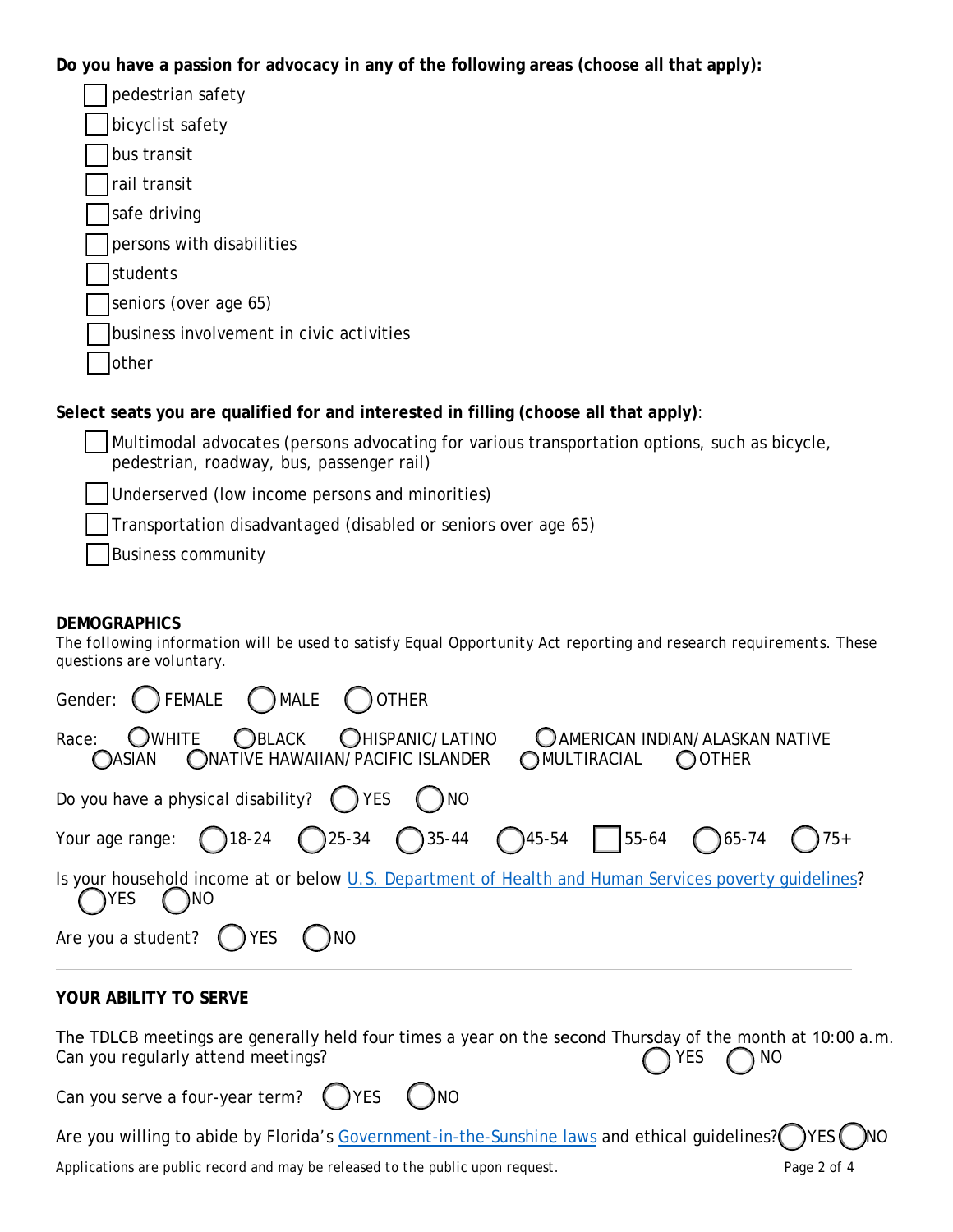| Have you previously served on a MetroPlan Orlando board or committee? $\bigcirc$ YES $\bigcirc$ NO |  |
|----------------------------------------------------------------------------------------------------|--|
| If yes, which committee and when did you serve?                                                    |  |

| Do you have any potential conflicts of interest that might occur if you are appointed (see this conflict of |  |
|-------------------------------------------------------------------------------------------------------------|--|
| interest form for details on what constitutes a conflict)? $\bigcap$ YES $\bigcap$ NO                       |  |
| If yes, please provide details here.                                                                        |  |

|                                                           |  | Do you work in the transportation industry? $\bigcirc$ YES $\bigcirc$ NO $\bigcirc$ UNSURE (if so, please list why below) |
|-----------------------------------------------------------|--|---------------------------------------------------------------------------------------------------------------------------|
| Are you an elected official? $\bigcirc$ YES $\bigcirc$ NO |  |                                                                                                                           |

### **STATEMENT OF INTEREST**

Please use the space below to describe your reasons for wanting to join the Transportation Disadvantaged Local Coordinating Board (TDLCB). This information will help us create a committee that reflects the diversity of Central Florida. Please limit your response to 500 words or less. In preparing your statement of interest, consider the following:

- What type of role do you think you could play as part of the TDLCB?
- What kind of feedback do you think you can provide to MetroPlan Orlando?
- How would you update your community about what you learn as a TDLCB member?
- What interests, personal qualifications or previous experience do you have that will help you be a productive TDLCB member?